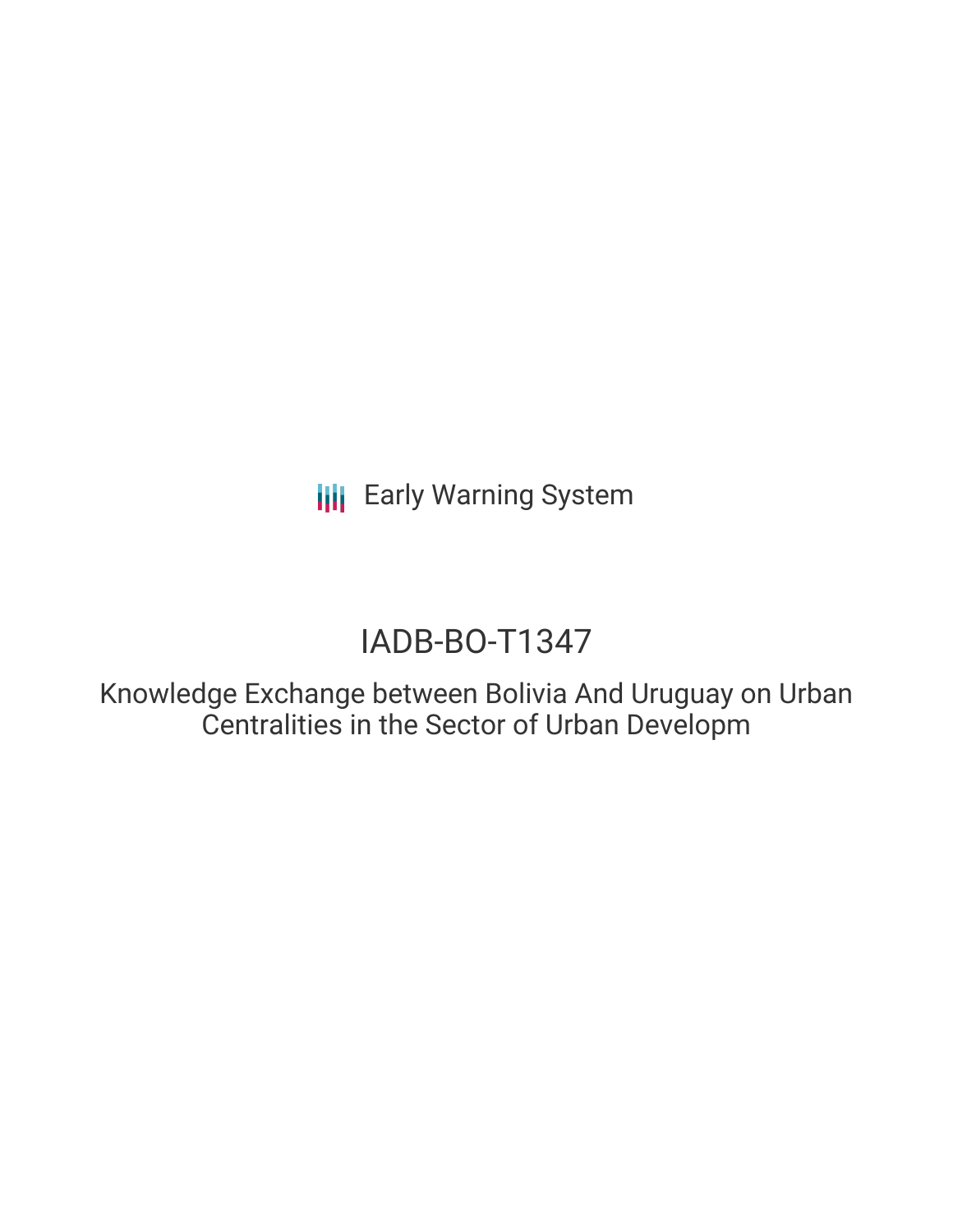

## Early Warning System

Developm

#### **Quick Facts**

| <b>Countries</b>               | Bolivia                                |
|--------------------------------|----------------------------------------|
| <b>Financial Institutions</b>  | Inter-American Development Bank (IADB) |
| <b>Status</b>                  | Active                                 |
| <b>Bank Risk Rating</b>        | U                                      |
| <b>Voting Date</b>             | 2019-05-20                             |
| <b>Sectors</b>                 | <b>Technical Cooperation</b>           |
| <b>Investment Type(s)</b>      | Fund                                   |
| <b>Investment Amount (USD)</b> | $$0.01$ million                        |
| <b>Project Cost (USD)</b>      | \$ 0.02 million                        |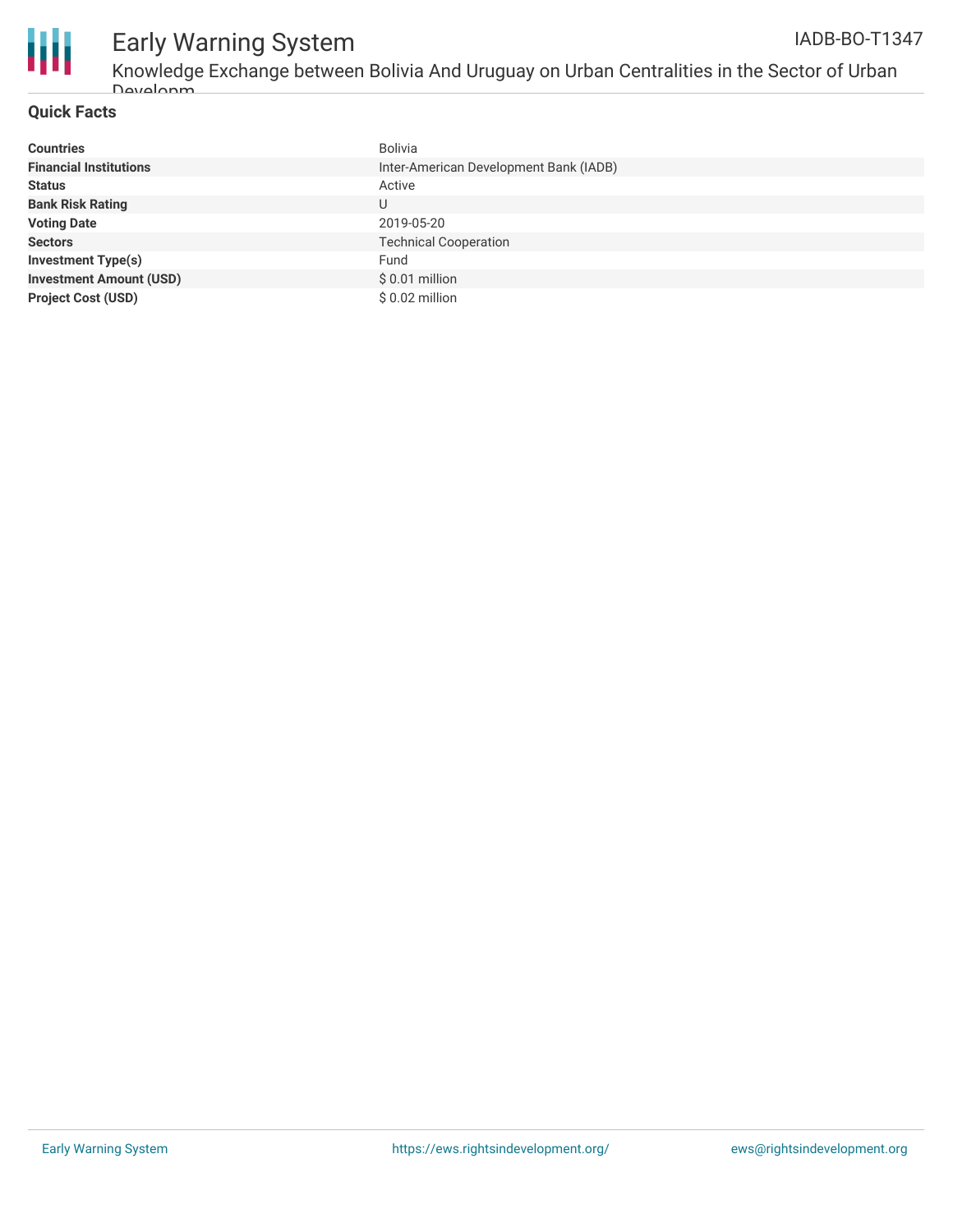

### **Project Description**

he objective of the Technical Cooperation (TC) is to exchange experiences between the Municipality of Montevideo and the GAMLP, on the projects of Urban Centralities, as is the case of the GOES District and the agricultural market, in order to strengthen the GAMLP on the subject of the application of the Urban Centralities with successful cases in the region.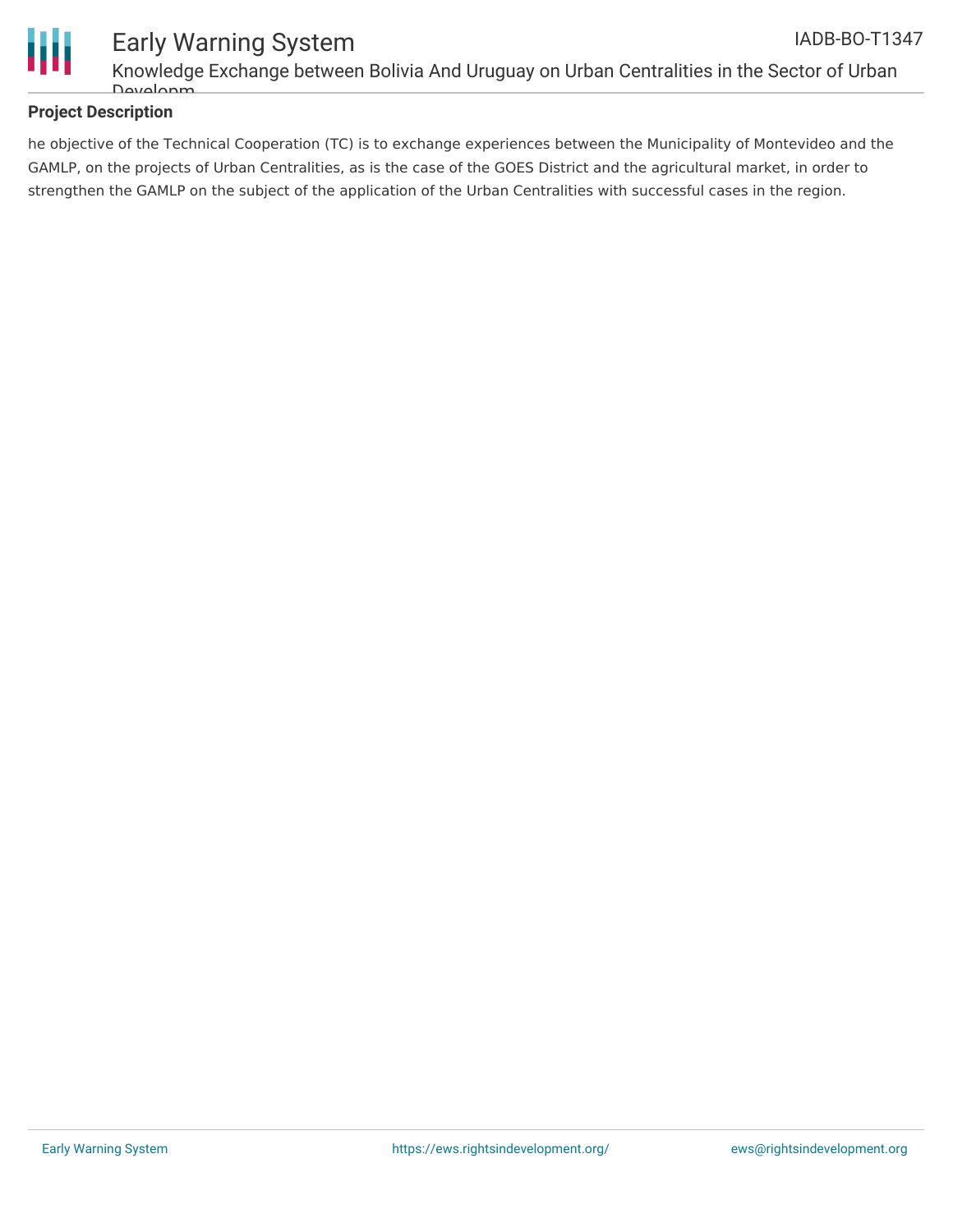

## Early Warning System

Knowledge Exchange between Bolivia And Uruguay on Urban Centralities in the Sector of Urban Developm

### **Investment Description**

• Inter-American Development Bank (IADB)